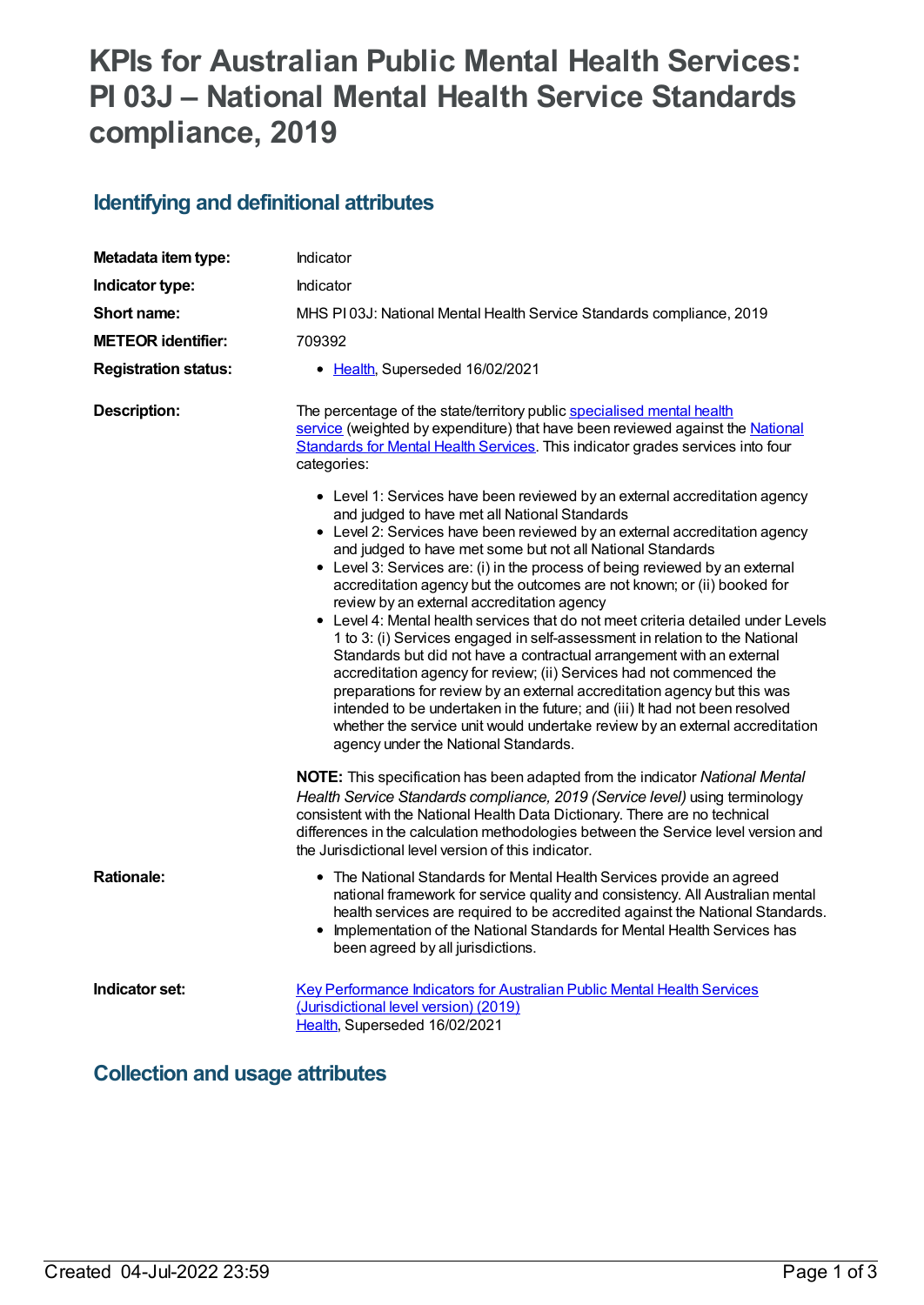| <b>Computation description:</b> | Coverage/Scope:                                                                                                                                                                                                                                                                                                                                                                                                                                                                                                                                                                                                                                                         |
|---------------------------------|-------------------------------------------------------------------------------------------------------------------------------------------------------------------------------------------------------------------------------------------------------------------------------------------------------------------------------------------------------------------------------------------------------------------------------------------------------------------------------------------------------------------------------------------------------------------------------------------------------------------------------------------------------------------------|
|                                 | State/territory specialised public mental health services, in-scope for reporting<br>defined by the Mental health establishments National minimum data set (NMDS),<br>with the following exceptions:                                                                                                                                                                                                                                                                                                                                                                                                                                                                    |
|                                 | • aged care residential services subject to Australian Government residential<br>aged care reporting and service standards requirements<br>• private hospital service units in receipt of government funding where the<br>National Standards for Mental Health Services do not apply<br>• non-government operated residential mental health care services.                                                                                                                                                                                                                                                                                                              |
|                                 | Methodology:                                                                                                                                                                                                                                                                                                                                                                                                                                                                                                                                                                                                                                                            |
|                                 | • Reference period for 2019 performance reporting: 2017-18.<br>• Recurrent costs include costs directly attributable to specialised mental health<br>services plus a proportional share of overhead costs (indirect expenditure).<br>Cost data for this indicator are based on gross recurrent expenditure as<br>compiled by state/territory data providers according to the specifications of<br>the Mental Health Establishments NMDS. As such, it is subject to the<br>concepts, definitions and costing methodology developed for the NMDS.<br>• Expenditure on service units reaching each of the four levels are to be<br>summed when calculating each numerator. |
| <b>Computation:</b>             | (Numerator + Denominator) x 100                                                                                                                                                                                                                                                                                                                                                                                                                                                                                                                                                                                                                                         |
|                                 | Calculated separately for each level.                                                                                                                                                                                                                                                                                                                                                                                                                                                                                                                                                                                                                                   |
| <b>Numerator:</b>               | Total expenditure on specialised public mental health services that meet the<br>definition of level X, where X is the level at which the indicator is being measured<br>(either Level 1, Level 2, Level 3 or Level 4).                                                                                                                                                                                                                                                                                                                                                                                                                                                  |
| <b>Numerator data elements:</b> | <b>Data Element / Data Set-</b>                                                                                                                                                                                                                                                                                                                                                                                                                                                                                                                                                                                                                                         |
|                                 | Data Element                                                                                                                                                                                                                                                                                                                                                                                                                                                                                                                                                                                                                                                            |
|                                 | Specialised mental health service unit total apportioned expenditure                                                                                                                                                                                                                                                                                                                                                                                                                                                                                                                                                                                                    |
|                                 | <b>NMDS/DSS</b>                                                                                                                                                                                                                                                                                                                                                                                                                                                                                                                                                                                                                                                         |
|                                 | (derived from) Mental health establishments NMDS 2017-18                                                                                                                                                                                                                                                                                                                                                                                                                                                                                                                                                                                                                |
|                                 | Data Element / Data Set                                                                                                                                                                                                                                                                                                                                                                                                                                                                                                                                                                                                                                                 |
|                                 | Specialised mental health service unit-implementation of National standards<br>for mental health services status, code N                                                                                                                                                                                                                                                                                                                                                                                                                                                                                                                                                |
|                                 | NMDS / DSS                                                                                                                                                                                                                                                                                                                                                                                                                                                                                                                                                                                                                                                              |
|                                 | Mental health establishments NMDS 2017-18                                                                                                                                                                                                                                                                                                                                                                                                                                                                                                                                                                                                                               |
|                                 | Guide for use                                                                                                                                                                                                                                                                                                                                                                                                                                                                                                                                                                                                                                                           |
|                                 | Mapping of levels to Mental Health Establishments (MHE) NMDS codes as<br>follows:                                                                                                                                                                                                                                                                                                                                                                                                                                                                                                                                                                                       |
|                                 | Level 1: MHE code 1;                                                                                                                                                                                                                                                                                                                                                                                                                                                                                                                                                                                                                                                    |
|                                 | Level 2: MHE code 2;                                                                                                                                                                                                                                                                                                                                                                                                                                                                                                                                                                                                                                                    |
|                                 | Level 3: MHE codes 3-4;                                                                                                                                                                                                                                                                                                                                                                                                                                                                                                                                                                                                                                                 |
|                                 | Level 4: MHE codes 5-7.                                                                                                                                                                                                                                                                                                                                                                                                                                                                                                                                                                                                                                                 |
|                                 | Expenditure for services that meet MHE Code 8 should be excluded from the<br>calculation of this indicator (both numerator and denominator).                                                                                                                                                                                                                                                                                                                                                                                                                                                                                                                            |
| Denominator:                    | Total expenditure on specialised public mental health services.                                                                                                                                                                                                                                                                                                                                                                                                                                                                                                                                                                                                         |